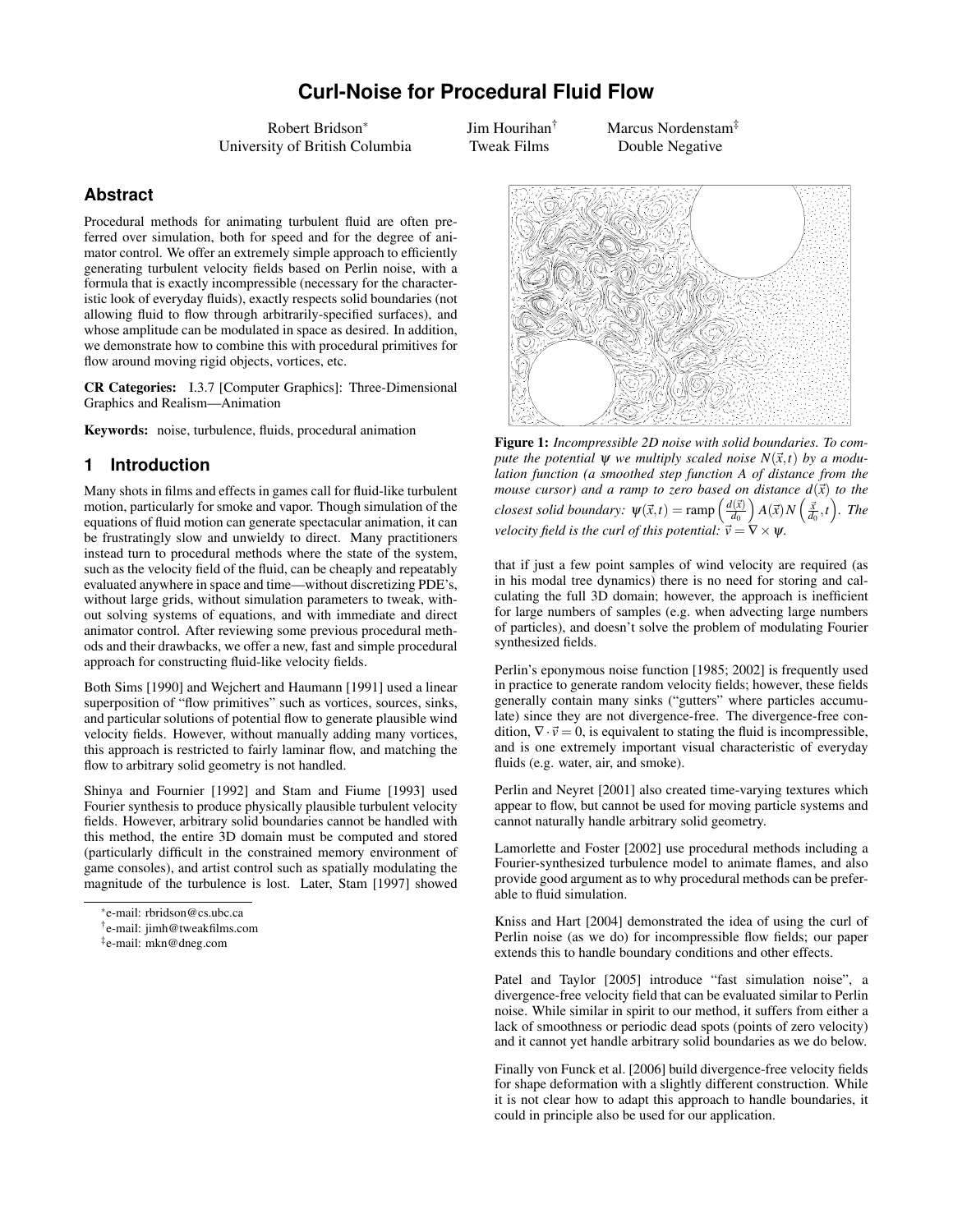# 2 The Method

### 2.1 Curl

In a nutshell, we use the curl  $\nabla \times$  of a potential field  $\psi$  for velocities. In three dimensions, the potential is a vector-valued field  $\vec{\psi} = (\psi_1, \psi_2, \psi_3)$ , giving:

$$
\vec{v}(x,y,z) = \left(\frac{\partial \psi_3}{\partial y} - \frac{\partial \psi_2}{\partial z}, \frac{\partial \psi_1}{\partial z} - \frac{\partial \psi_3}{\partial x}, \frac{\partial \psi_2}{\partial x} - \frac{\partial \psi_1}{\partial y}\right) \quad (1)
$$

and in two dimensions the potential is a simple scalar field, giving:

$$
\vec{v}(x,y) = \left(\frac{\partial \psi}{\partial y}, -\frac{\partial \psi}{\partial x}, \right). \tag{2}
$$

We recall from fluid dynamics that the potential in 2D may be called the "stream function": its isocontours are the streamlines of the flow.

A classic vector calculus identity is that the curl of a smooth potential is automatically divergence-free:  $\nabla \cdot \nabla \times \equiv 0$ . Thus the velocity field we have constructed is divergence-free,  $\nabla \cdot \vec{v} = 0$ , i.e. it is incompressible. No sources or sinks ("gutters") are possible.

To evaluate the partial derivatives, we use simple finite difference approximations with a very small displacement (e.g. in our examples we have used a displacement  $10^{-4}$  times smaller than the domain, which works fine in single precision); this makes it easy to use even quite complicated potentials.

### 2.2 Noise

To construct a randomly varying velocity field we use Perlin noise  $N(\vec{x})$  in our potential. In 2D,  $\psi = N$ . In 3D we need three components for the potential: three apparently uncorrelated noise functions (a vector  $\vec{N}(\vec{x})$ ) do the job, which in practice can be the same noise function evaluated at large offsets.

Note that if the noise function is based on the integer lattice and smoothly varies in the range  $[-1,1]$ , then the partial derivatives of the scaled  $N(x/L)$  will vary over a length-scale L with values approximately in the range  $O([-1/L,1/L])$ . This means we can expect vortices of diameter approximately  $L$  and speeds up to approximately  $O(1/L)$ : the user may use this to scale the magnitude of  $\psi$  to get a desired speed.

The usual trick of adding several octaves at different scales together to get "turbulent noise" (in the graphics sense [Perlin 1985]; see also Cook and DeRose's wavelet noise [2005]) actually, in this case, produces something quite similar to physical turbulence. Using a power law to reduce the magnitude of velocities from smaller-scale vortices, as in the Kolmogorov turbulence spectrum, has a sound physical basis (for a discussion of using the Kolmogorov model for synthesizing velocity fields see e.g. Stam and Fiume [1993], and for time modulating noise textures see Neyret [2003]).

We finally note that for added realism, our velocity field should vary in time. This is achieved very simply by using time-varying noise. While we have not yet tried it, it seems profitable to look at the pseudo-advection ideas of FlowNoise [Perlin and Neyret 2001] to give more realism to the evolution of the turbulent vortices.

#### 2.3 Modulation

We are not restricted to linear superposition of potentials: thanks to the curl identity, we may manipulate  $\psi$  as we like and still be sure of getting an incompressible velocity field. The simplest of such controls is to spatially modulate the flow: e.g. letting the field



Figure 2: On the left, we construct a turbulent wake behind a rigid body. On the right, we set up a vortex ring to push fluid past a sphere before diffusing by turbulent mixing. In both cases each octave of turbulence noise is adjusted in a scale-appropriate way to the geometry:  $\psi_{T}(x) = \sum_{i} a_{i} \text{ramp}\left(\frac{d(x)}{d_{i}}\right) N\left(\frac{x}{d_{i}}, \frac{t}{d_{i}}\right)$ . We then multiply by a smooth amplitude function to create turbulence only behind the obstacles, and add this to the underlying laminar flow potential which is also smoothly ramped to zero at solid boundaries:  $\psi(x,t) = A(x)\psi_{T}(x,t) + \text{ramp}\left(\frac{d(x)}{d_L}\right)\psi_{L}(x)$ . (In 3D, only tangential components of vector noise are ramped down; see equation 5).

decay to zero away from objects in the scene, or changing it according to the height in a column of smoke. While simply modulating the velocity field  $A(\vec{x})\vec{v}(\vec{x})$  no longer gives a divergence-free field, modulating the potential,  $\vec{v} = \nabla \times (A(\vec{x})\psi(\vec{x}))$ , does the trick.

#### 2.4 Boundaries

Consider a motionless solid object in the flow. The boundary condition viscous flow must satisfy is  $\vec{v} = 0$ . This can be achieved simply by modulating the potential down to zero with a smoothed step function of distance, so that all the partial derivatives (and hence the curl) of the new potential are zero at the boundary.

Of more interest in animation is the inviscid boundary condition,  $\vec{v} \cdot \vec{n} = 0$ , requiring that the component of velocity normal to the boundary is zero—allowing the fluid to slip past tangentially but not to flow through a solid. Most turbulent fluids have such small viscosities that this is a more reasonable approximation.

In two dimensions, note that our velocity field is just the 90° rotation of the gradient  $\nabla \psi$ : if we want the velocity field to be tangent to the boundary, we need the gradient to be perpendicular to the boundary. This happens precisely when the boundary is an isocontour of  $\psi$ , i.e. when  $\psi$  has some constant value along the boundary. We can achieve this without eliminating the gradient altogether by modulating  $\psi$  with a ramp through zero based on distance to the closest boundary point:

$$
\Psi_{constrained}(\vec{x}) = \text{ramp}\left(\frac{d(\vec{x})}{d_0}\right) \Psi(\vec{x}) \tag{3}
$$

where  $d(\vec{x})$  is the distance to all solid boundaries and  $d_0$  is the width of the modified region—when using noise with length scale  $L$ , it makes sense to set  $d_0 = L$ . We use the following smooth ramp:

$$
\text{ramp}(r) = \begin{cases} 1 & \text{if } r \ge 1\\ \frac{15}{8}r - \frac{10}{8}r^3 + \frac{3}{8}r^5 & \text{if } 1 > r > -1\\ -1 & \text{if } r \le -1 \end{cases} \tag{4}
$$

In three dimensions things are a little more complicated. Letting  $\alpha = |\text{ramp}(d(\vec{x})/d_0)|$  and  $\hat{n}$  be the normal to the boundary at the closest point to  $\vec{x}$ , we use

$$
\vec{\Psi}_{constrained}(\vec{x}) = \alpha \vec{\Psi}(\vec{x}) + (1 - \alpha)\hat{n}(\hat{n} \cdot \vec{\Psi}(\vec{x})).
$$
 (5)